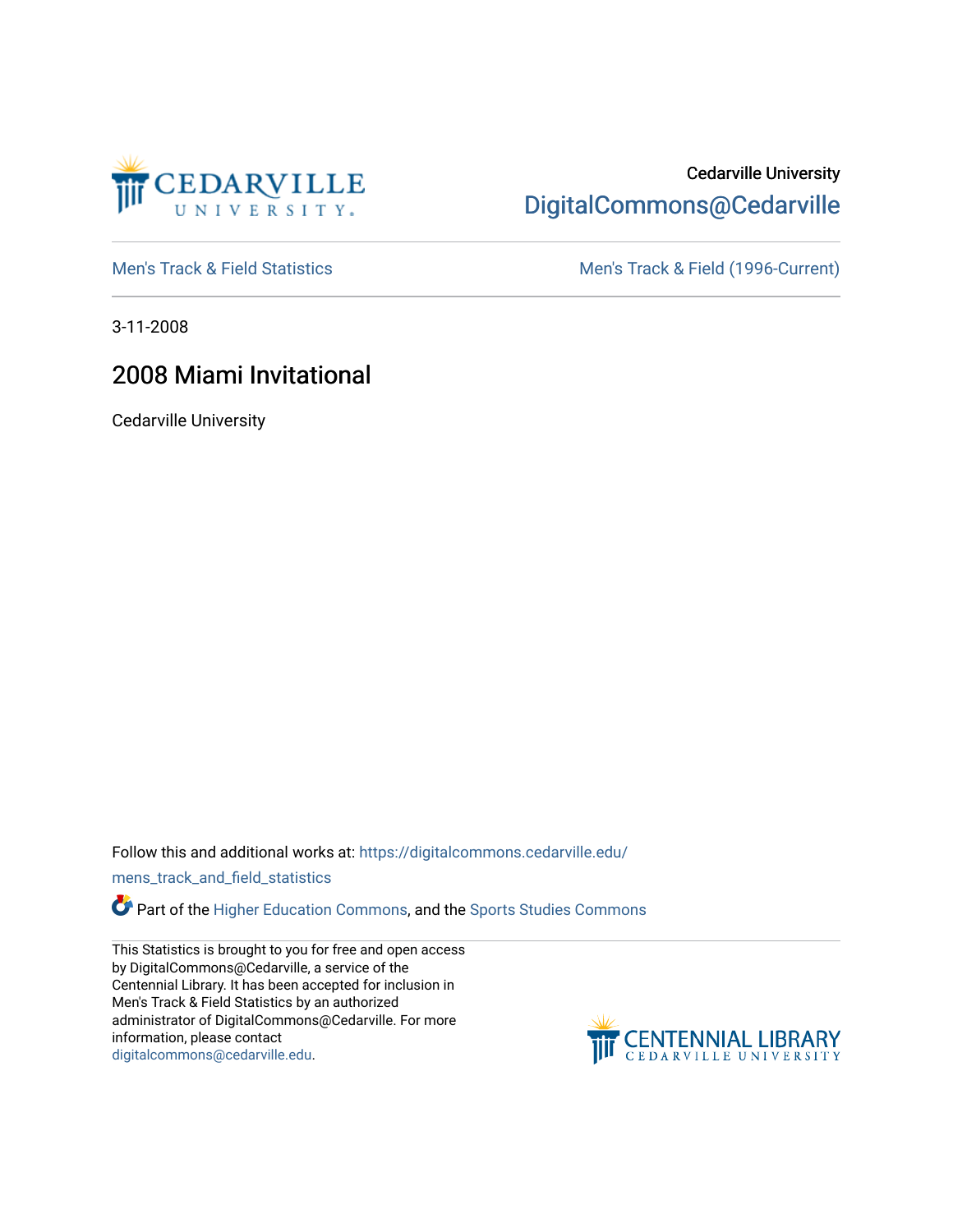### **Cedarville University**

http:1/www .cedarville.edu/2007-08/mtrack/mtr \_ miami041208.htm



## **Miami Invitational April 11-12, 2008 - Oxford, Ohio**

#### **MEN'S RESULTS**

|                                                          | Men - Team Rankings - 19 Events Scored |       |                           |           |
|----------------------------------------------------------|----------------------------------------|-------|---------------------------|-----------|
| 1) Miami (Ohio)                                          | 260.50<br>2) Buffalo                   |       |                           |           |
| 3) Findlay                                               | 56.50<br>4) Tiffin                     |       |                           | 181<br>55 |
| 5) Hillsdale                                             | 50<br>6) Valparaiso                    |       |                           | 41        |
| 7) Cedarville                                            | 40<br>8) Butler                        |       |                           | 19        |
| 9) Dayton                                                | 18<br>10) Rio Grande                   |       |                           | 6         |
| 11) Northern Kentucky                                    | $\mathbf{1}$                           |       |                           |           |
| Event 2 Men 100 Meter Dash                               |                                        |       |                           |           |
| Miami Inv: M 10.49 1998                                  |                                        |       |                           |           |
| Rider Track: T 10.24 1986                                | Kevin Winnie, Central Michigan         |       |                           |           |
| NCAA Reg: R 10.55                                        | Sam Graddy, Tennesee                   |       |                           |           |
| Name                                                     | Year School                            |       | Finals Wind H#            |           |
|                                                          |                                        |       |                           |           |
| Finals                                                   |                                        |       |                           |           |
| 1 Ezekiel Porter                                         | Buffalo                                | 10.66 | 2.6<br>3                  |           |
| 2 Dan Schichtel                                          | <b>Buffalo</b>                         | 10.74 | 3<br>2.6                  |           |
| 3 Brian Smith                                            | Buffalo                                | 10.75 | 2.6<br>3                  |           |
| 4 Jason Coniglio                                         | Miami (Ohio)                           | 10.78 | 2.6<br>з                  |           |
| 5 Greg Schaible                                          | Findlay                                | 11,25 | 1.9<br>$\overline{2}$     |           |
| 6 Alex Boyd                                              | Tiffin                                 | 11.27 | $1.9 -$<br>$\overline{z}$ |           |
| 7 Michael Beight                                         | Cedarville                             | 11.29 | 2.6<br>3                  |           |
| 8 Erik Birkholz                                          | Findlay                                | 11.31 | 2<br>1.9                  |           |
| 9 David Croom                                            | Rio Grande                             | 11.36 | 1.9<br>2                  | .351      |
| 10 Marcus Benjamin                                       | Cedarville                             | 11.36 | $\mathbf{z}$<br>1.9       | .359      |
| 11 Kyle Alexander                                        | Miami (Ohio)                           | 11.42 | 2.6<br>э                  |           |
| 12 Martenzie Johnson                                     | Valparaiso                             | 11.49 | 1.9<br>2                  |           |
| 13 Logan Shoup                                           | Hillsdale                              | 11.52 | $\overline{2}$<br>1.9     |           |
| 14 Shon Davidson                                         | Butler                                 | 11.59 | 2.6<br>з                  |           |
| 15 Ryan Ruppel                                           | Valparaigo                             | 11.61 | $2.7 -$<br>ı              |           |
| 16 Donovan Powell                                        | Tiffin                                 | 11.97 | 2.7<br>$\mathbf{1}$       |           |
| 17 Brandon Sutherland                                    | Tiffin                                 | 12.06 | $2.7 \quad 1$             |           |
| 18 Aaron Brackett                                        | Valparaiso                             | 12.59 | $2.7 -$<br>$\mathbf{1}$   |           |
| 19 Jeremy Baker                                          | Northern Kentuck                       | 13.47 | $2.7 -$<br>1              |           |
| Event 4 Men 200 Meter Dash                               |                                        |       |                           |           |
| Miami Inv: M 21.24 2001 Jermaine Lewis, Western Michigan |                                        |       |                           |           |
| Rider Track: T 20.86 2001 Lashante Edwards, Akron        |                                        |       |                           |           |
| NCAA Reg: R 21.35                                        |                                        |       |                           |           |
| Name                                                     | Year School                            |       | Finals Wind H#            |           |
| 1 Ezekiel Porter                                         | Buffalo                                | 21.90 | 2.94                      |           |
| 2 Brian Smith                                            | <b>Buffalo</b>                         | 22.03 | 2.94                      |           |
| 3 Jason Coniglio                                         | Miami (Ohio)                           | 22.15 | 2.94                      |           |
| 4 Dan Schichtel                                          | Buffalo                                | 22.45 | 2.94                      |           |
| 5 Eugene Kennedy                                         | Buffalo                                | 22.67 | 2.94                      |           |
| 6 Greg Schaible                                          | Findlay                                | 22.79 | 2.94                      |           |
|                                                          |                                        |       |                           |           |

http://yellowjackets.cedarville.edu/2007-08/mtrack/ntr\_miami041208.htm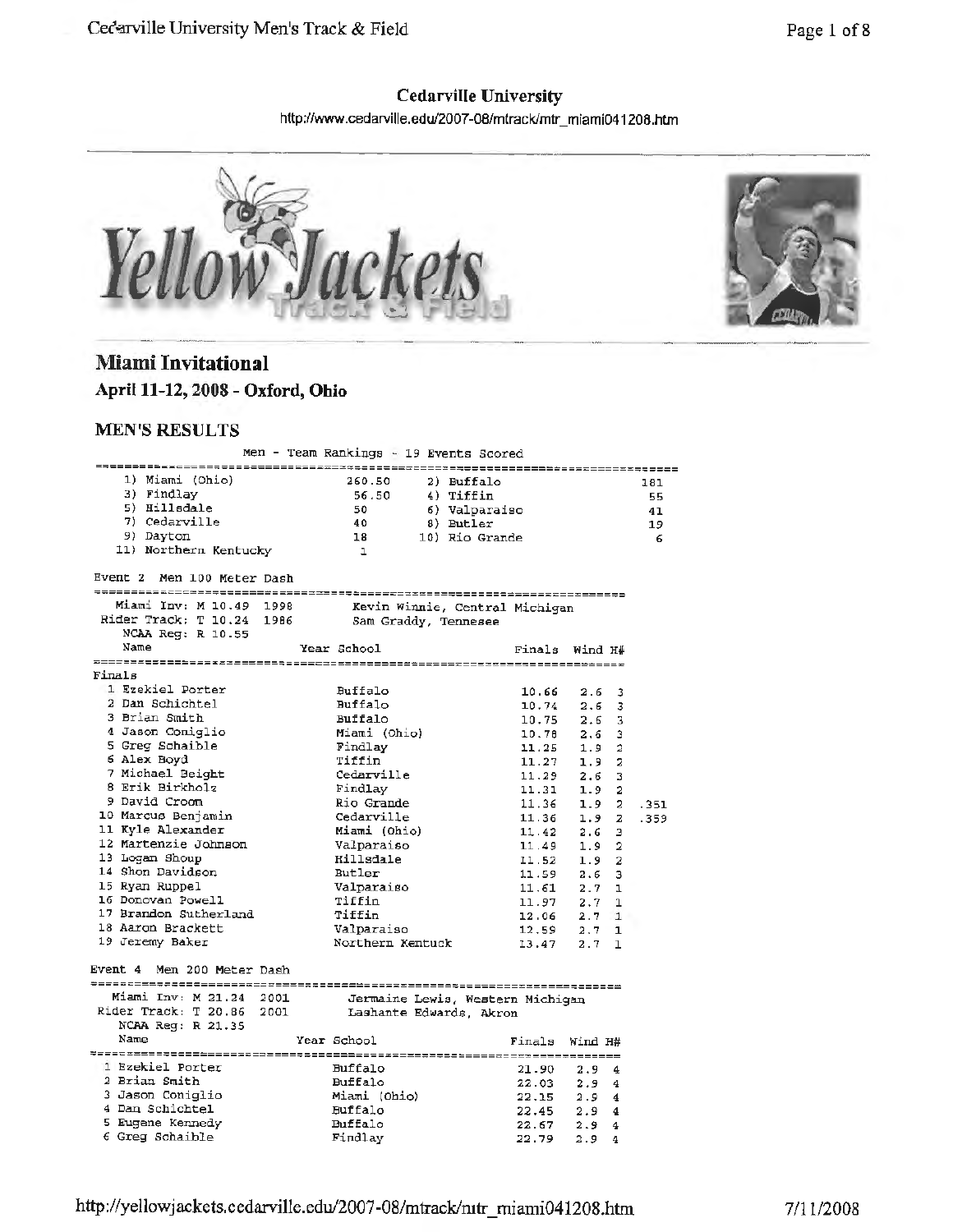| 7 Bryon Toran                                                                                                   | Tiffin                                               | 22.90                                                                                  |                         | 0.8 | з                           |              |
|-----------------------------------------------------------------------------------------------------------------|------------------------------------------------------|----------------------------------------------------------------------------------------|-------------------------|-----|-----------------------------|--------------|
| 8 Erik Birkholz                                                                                                 | Findlay                                              | $22.96$ $0.8$                                                                          |                         |     | 3                           |              |
| 9 Michael Beight                                                                                                | Cedarville                                           | 23.02                                                                                  |                         | 0.8 | з                           |              |
| 10 Ramone Brant                                                                                                 | Tiffin                                               | $23.05$ 3.3<br>$23.06$ 3.3<br>$23.09$ 0.8<br>$23.11$ 0.8<br>$23.29$ 3.8<br>$23.29$ 3.3 |                         |     | 2                           |              |
| 11 Essex Berry                                                                                                  | Findlay                                              |                                                                                        |                         |     | 2                           |              |
| 12 Marcus Benjamin                                                                                              | Cedarville                                           |                                                                                        |                         |     | з                           |              |
| 13 David Croom                                                                                                  | Rio Grande                                           |                                                                                        |                         |     | з                           |              |
| 14 Tom Heun                                                                                                     |                                                      |                                                                                        |                         |     | $\mathbf{1}$<br>$2^{\circ}$ | .283<br>.284 |
| 15 Ryan Ruppel<br>16 Chad Johnson                                                                               |                                                      | 23.35 0.8                                                                              |                         |     | 3.                          | .341         |
| 17 Logan Shoup                                                                                                  | Valparuu<br>Valparaiso<br>Tiffin<br>Ilmaale          | 23.35 3.3                                                                              |                         |     | 2.                          | .348         |
| 18 Simon Bernard                                                                                                | Findlay                                              |                                                                                        |                         |     | 2                           |              |
| 19 Shon Davidson                                                                                                | Butler                                               | 23.39 3.3<br>23.46 2.9                                                                 |                         |     | 4                           |              |
| 20 Stephen Gruenberg                                                                                            | Cedarville<br>Rio Grande<br>Findlay                  | 23.69 3.8 1<br>23.88 3.3 2                                                             |                         |     |                             |              |
| 21 Jordan Gravely                                                                                               |                                                      |                                                                                        |                         |     |                             |              |
| 22 Curtis Haggard                                                                                               |                                                      | x23.96 3.8 1<br>26.94 3.8 1                                                            |                         |     |                             |              |
| 23 Anthony Smerk                                                                                                | Wright State                                         |                                                                                        |                         |     |                             |              |
| Event 6 Men 400 Meter Dash                                                                                      |                                                      |                                                                                        |                         |     |                             |              |
|                                                                                                                 |                                                      |                                                                                        |                         |     |                             |              |
| Miami Inv: M 47.77 2004 - Jerod Batt, Cincinnati                                                                |                                                      |                                                                                        |                         |     |                             |              |
| Rider Track: T 46.50 1990 Ben Clay, Central State                                                               |                                                      |                                                                                        |                         |     |                             |              |
| NCAA $Req: R$ 47.20                                                                                             |                                                      |                                                                                        |                         |     |                             |              |
| Name                                                                                                            | Year School                                          | Finals                                                                                 | Η#                      |     |                             |              |
|                                                                                                                 |                                                      |                                                                                        |                         |     |                             |              |
| 1 Jared Krout                                                                                                   | Hillsdale                                            | 48.67                                                                                  | - 3                     |     |                             |              |
| 2 Justinn Eddie                                                                                                 | Hillsdale<br>Miami (Ohio)<br>Miami (Ohio)<br>Buffalo | 49.54 3                                                                                |                         |     |                             |              |
| 3 Steffan Flessa                                                                                                |                                                      | $50.15$ 3                                                                              |                         |     |                             |              |
| 4 Brandon Giles                                                                                                 |                                                      | 50.22 3                                                                                |                         |     |                             |              |
| 5 Ryan Sottoway                                                                                                 | Miami (Ohio)<br>Cedarville                           | $50.82$ 3<br>50.96 3                                                                   |                         |     |                             |              |
| 6 Samuel Starr<br>7 Joey Thien                                                                                  |                                                      | 51.35 2                                                                                |                         |     |                             |              |
| 8 Chad Johnson                                                                                                  | Miami (Ohio)<br>Tiffin                               | $52.13$ 2                                                                              |                         |     |                             |              |
| 9 John Connors                                                                                                  |                                                      | $52.22$ 3                                                                              |                         |     |                             |              |
| 10 James Carlson                                                                                                | Buffalo<br>Tiffin                                    | 53.23                                                                                  | 2                       |     |                             |              |
| 11 Seitu Joseph                                                                                                 |                                                      | 53.28 2                                                                                |                         |     |                             |              |
| 12 Robert Solan                                                                                                 | Butler<br>Buffalo                                    | 53.42 3                                                                                |                         |     |                             |              |
| 13 Matt Saam                                                                                                    | Tiffin                                               | 54.20 1                                                                                |                         |     |                             |              |
| 14 Cody Calligan                                                                                                | Hillsdale                                            | 55.45 2                                                                                |                         |     |                             |              |
| 15 Stuart Harvey                                                                                                |                                                      | $56.87$ 1                                                                              |                         |     |                             |              |
| 16 Dan Lane                                                                                                     | Butler<br>Valparaiso                                 | 59.04 1                                                                                |                         |     |                             |              |
| 17 Anthony Smerk                                                                                                | Wright State                                         | 59.78 2                                                                                |                         |     |                             |              |
| Event 8 Men 800 Meter Run                                                                                       |                                                      |                                                                                        |                         |     |                             |              |
|                                                                                                                 |                                                      |                                                                                        |                         |     |                             |              |
| Miami Inv: M 1:49.90 J Hojnacki, ND, 95; Ed Morgan, MU, 02<br>Rider Track: T 1:47.96 2004 Mike Inge, Kent State |                                                      |                                                                                        |                         |     |                             |              |
| NCAA Req: R 1:50.40                                                                                             |                                                      |                                                                                        |                         |     |                             |              |
| Name                                                                                                            | <b>Example 2</b> Year School                         | Finals H#                                                                              |                         |     |                             |              |
|                                                                                                                 |                                                      |                                                                                        |                         |     |                             |              |
| 1 Patrick Sovacool                                                                                              | Miami (Ohio) 1:55.04<br>Puffolo 1:55.09              |                                                                                        | - 3                     |     |                             |              |
| 2 Ryan Zillman                                                                                                  | Buffalo                                              | $1:55.09$ 3                                                                            |                         |     |                             |              |
| 3 Cedric Diakabana                                                                                              | Miami (Ohio)                                         | $1:57.72$ 3                                                                            |                         |     |                             |              |
| 4 Hans Driessnack                                                                                               | Hillsdale                                            | $1:58.66$ 3<br>$1:59.06$ 3                                                             |                         |     |                             |              |
| 5 Thomas Buxton                                                                                                 | Tiffin                                               |                                                                                        |                         |     |                             |              |
| 6 Andy Barbeau                                                                                                  | Butler                                               | 2:00.19                                                                                | -3                      |     |                             |              |
| 7 Michael Spangler<br>8 Derek Gilmore                                                                           | Miami (Ohio)                                         | 2:00.68                                                                                | $\overline{\mathbf{3}}$ |     |                             |              |
| 9 Daniel Giza                                                                                                   | Hillsdale<br>Buffalo                                 | 2:00.89 3<br>2:01.06                                                                   | $\overline{\mathbf{3}}$ |     |                             |              |
| 10 Charles Faerber                                                                                              | Tiffin                                               |                                                                                        | $\boldsymbol{2}$        |     |                             |              |
| 11 Kelly Nowels                                                                                                 | Cedarville                                           | $2:02.22$<br>$2:02.41$                                                                 | - 2                     |     |                             |              |
| 12 Andrew Budd                                                                                                  | Hillsdale                                            | 2:03.45                                                                                | $\overline{a}$          |     |                             |              |
| 13 Thomas Anderson                                                                                              | Dayton                                               | 2:04.20                                                                                | $\overline{z}$          |     |                             |              |
| 14 Jonathon Pahren                                                                                              | Northern Kentuck $2:04.32$                           |                                                                                        | $\overline{a}$          |     |                             |              |
| 15 Jordan Davies                                                                                                | Cedarville                                           | 2:04.46                                                                                | 3                       |     |                             |              |
| 16 Luis Hernandez                                                                                               | Findlay                                              | 2:09.00                                                                                | $\overline{\mathbf{2}}$ |     |                             |              |
| 17 Josh Risner                                                                                                  | Hillsdale                                            | 2:09.03                                                                                | $\mathbf{1}$            |     |                             |              |
| 18 Eric Dwyer                                                                                                   | Northern Kentuck                                     | 2:09.23                                                                                | 2                       |     |                             |              |
| 19 Mike Eblin                                                                                                   | Tiffin                                               | 2:09.44                                                                                | 1                       |     |                             |              |
| 20 Justin Bui                                                                                                   | Valparaiso                                           | 2:10.16                                                                                | 2                       |     |                             |              |
| 21 Tim Kaelin                                                                                                   | Dayton                                               | 2:10.63                                                                                | 2                       |     |                             |              |
| 22 Ryan Bloom<br>23 Alex Gutman                                                                                 | Buffalo                                              | 2:10.98                                                                                | $\overline{a}$          |     |                             |              |
| 24 David Saltz                                                                                                  | Wright State<br>Findlay                              | 2:12.07<br>2:13.79                                                                     | 1<br>1                  |     |                             |              |
| 25 Steven Davis                                                                                                 | Rio Grande                                           | 2:15.14                                                                                | 1                       |     |                             |              |
|                                                                                                                 |                                                      |                                                                                        |                         |     |                             |              |

Northern Kentuck

2:20.22 1

26 Greg Lemmon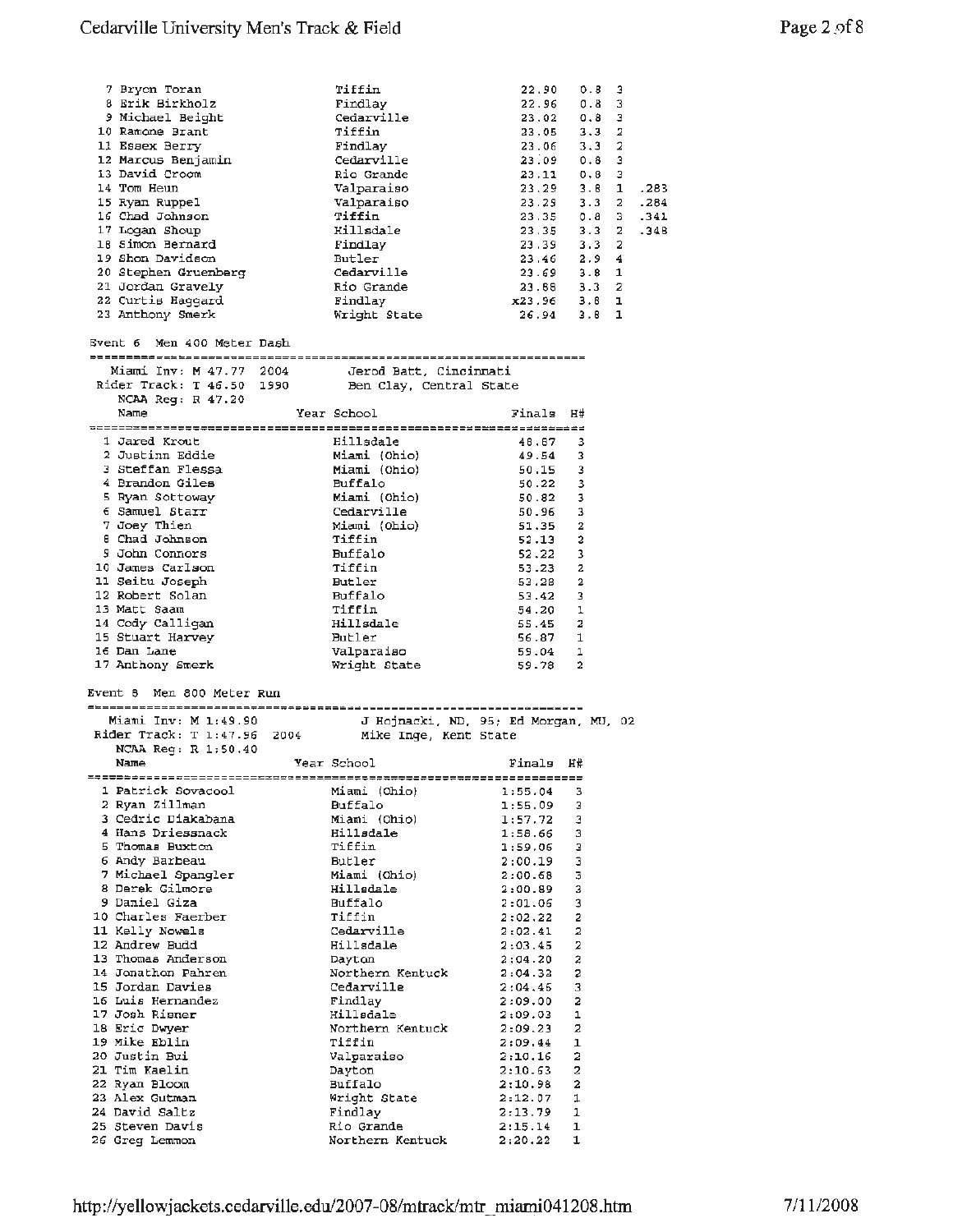| 27 Anthony Scaparo<br>28 Kevin Hoskin                                                                               | Wright State<br>Tiffin | 2:20.73<br>1<br>2:27.09<br>1     |
|---------------------------------------------------------------------------------------------------------------------|------------------------|----------------------------------|
| Event 10 Men 1500 Meter Run                                                                                         |                        |                                  |
|                                                                                                                     |                        |                                  |
| Miami Inv: M 3:45.80 2002                                                                                           |                        | Mark Tucker, Butler              |
| Rider Track: T 3:41.77 2004                                                                                         |                        | Mike Hallabrin, Miami University |
| NCAA Reg: R 3:47.80<br>Name                                                                                         | Year School            | Finals                           |
|                                                                                                                     |                        |                                  |
| 1 Patrick Sovacool                                                                                                  | Miami (Ohio)           | 3:56.25                          |
| 2 Jeremy Lee                                                                                                        | Tiffin                 | 3:57.66                          |
| 3 Kevin Silver<br>4 Kevin Kuhn                                                                                      | Miami (Ohio)           | 3:58.76                          |
| 5 Ryan Dezso                                                                                                        | Cedarville             | 3:59.84                          |
| 6 Alex Ralston                                                                                                      | Miami (Ohio)           | 4:02.08                          |
| 7 Daniel Giza                                                                                                       | Hillsdale              | 4:02.75                          |
| 8 Jud Brooker                                                                                                       | Buffalo<br>Cedarville  | 4:02.76                          |
| 9 Robbie Fisher                                                                                                     | Miami (Ohio)           | 4:03.43                          |
| 10 Matt Carney                                                                                                      | Miami (Ohio)           | 4:09.12                          |
| 11 John Bauman                                                                                                      | Buffalo                | x4:09.34<br>4:09.58              |
| 12 Tim Kaelin                                                                                                       | Dayton                 | 4:10.49                          |
| 13 Chris Smith                                                                                                      | Butler                 | 4:11.70                          |
| 14 Chuck Wysong                                                                                                     | Hillsdale              | 4:12.30                          |
| 15 Ryan Bloom                                                                                                       | Buffalo                | 4:12.59                          |
| 16 Brad Boyd                                                                                                        | Dayton                 | 4:13.21                          |
| 17 Jordan Davies                                                                                                    | Cedarville             | 4:13.30                          |
| 18 Matt Spencer                                                                                                     | Rio Grande             | 4:17.76                          |
| 19 Eric Dwyer                                                                                                       | Northern Kentuck       | 4:20.59                          |
| 20 Jerry Perkins                                                                                                    | Hillsdale              | 4:21.69                          |
| 21 David Carter                                                                                                     | Valparaiso             | 4:22.36                          |
| 22 Thomas Anderson                                                                                                  | Dayton                 | 4:23.81                          |
| 23 David Saltz                                                                                                      | Findlay                | 4:25.15                          |
| 24 Mike Eblin                                                                                                       | Tiffin                 | 4:25.95                          |
| 25 Justin Bui                                                                                                       | Valparaiso             | 4:26.76                          |
| 26 Alex Gutman                                                                                                      | Wright State           | 4:29.68                          |
| 27 Greg Lemmon                                                                                                      | Northern Kentuck       | 4:37.34                          |
| 28 Matt Cervarich                                                                                                   | Valparaiso             | 4:40.87                          |
| 29 Kevin Hoskin                                                                                                     | Tiffin                 | 4:43.98                          |
| 30 Anthony Scaparo                                                                                                  | Wright State           | 4:45.34                          |
| 31 Steven Davis                                                                                                     | Rio Grande             | 4:51.53                          |
| 32 Jordan Cunningham                                                                                                | Rio Grande             | 5:00.71                          |
| Event 12 Men 3000 Meter Steeplechase                                                                                |                        |                                  |
|                                                                                                                     |                        |                                  |
| Miami Inv: M 9:04.54 2003                                                                                           |                        | Jeremy Bucher, Cincinnati        |
| Miami Inv: M 9:04.54 2003 - Jeremy Bucher, Cindinnati<br>Rider Track: T 8:48.39 1986 - Mark Smith, Eastern Michigan |                        |                                  |
| NCAA Reg: R 9:07.00                                                                                                 |                        |                                  |
| Name                                                                                                                | Year School            | Finals                           |
|                                                                                                                     |                        |                                  |
| 1 Michael Veatch                                                                                                    | Miami (Ohio)           | 9:26.67                          |
| 2 Chris Honig                                                                                                       | Valparaiso             | 9:31.78                          |
| 3 T.J. Badertscher                                                                                                  | Cedarville             | 9:49.15                          |
| 4 Michael Perry                                                                                                     | Miami (Ohio)           | 9:58.68                          |
| 5 Kyle Tweed                                                                                                        | Findlay                | 10:01.86                         |
| 6 Ben Famous                                                                                                        | Miami (Ohio)           | 10:17.12                         |
| 7 Matt Silviera                                                                                                     | Cedarville             | 10:31.83                         |
| 8 Hollis Troxel                                                                                                     | Cedarville             | 10:48.82                         |
| 9 Joel Mathwig<br>10 Nick Rader                                                                                     | Valparaiso             | 10:49.94                         |
|                                                                                                                     | Tiffin                 | 11:40.90                         |
| Event 14 Men 5000 Meter Run                                                                                         |                        |                                  |
| Miami Inv: M 14:19.33 2003                                                                                          |                        |                                  |
| Rider Track: T $14:13.16$ 2004                                                                                      |                        | Brian Godsey, Miami University   |
| NCAA Reg: R 14:12.00                                                                                                |                        | Gavin Thompson, Central Michigan |
| Name                                                                                                                | Year School            |                                  |
|                                                                                                                     |                        | Finals                           |
| 1 Matt Lemon                                                                                                        | Dayton                 |                                  |
| 2 Chris Lemon                                                                                                       | Dayton                 | 14:39.61                         |
| 3 Paul Krebs                                                                                                        | Miami (Ohio)           | 14:53.69                         |
| 4 Darren Gauson                                                                                                     | Butler                 | 14:57.56                         |
| 5 Jesse Mang                                                                                                        | Buffalo                | 15:08.15                         |
| 6 Madison Roeder                                                                                                    | Butler                 | 15:09.19                         |
| 7 Taylor Eaton                                                                                                      | Butler                 | 15:23.67                         |
| 8 Craig Wolfe                                                                                                       | Findlay                | 15:25.53<br>15:26.46             |
|                                                                                                                     |                        |                                  |
|                                                                                                                     |                        |                                  |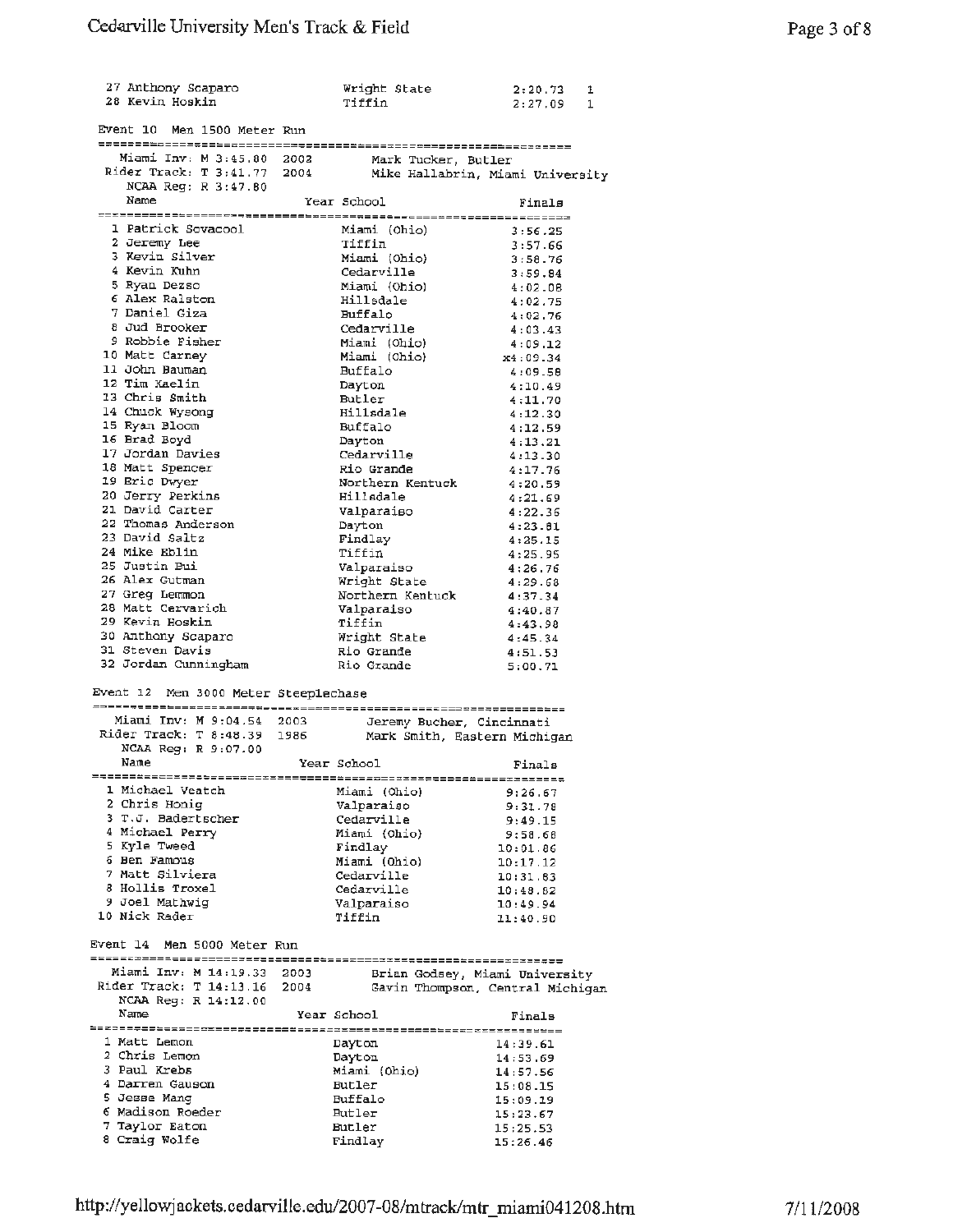| 9 Tim Howse                                                                                                  |             | Hillsdale                  | 15:27.25                 |                  |  |
|--------------------------------------------------------------------------------------------------------------|-------------|----------------------------|--------------------------|------------------|--|
| 10 Brad Untrauer                                                                                             |             | Miami (Ohio)               | 15:28.23                 |                  |  |
| 11 Chris Dennison                                                                                            |             | Miami (Ohio)               | 15:30.35                 |                  |  |
| 12 Jesse Cacy                                                                                                |             | Iupui                      | 15:31.87                 |                  |  |
| 13 Aaron Kremer                                                                                              |             | Iupui                      | $15:34.67$<br>$15:35.34$ |                  |  |
| 14 Matt Lawder                                                                                               |             | Butler<br>Valparaiso       |                          |                  |  |
| 15 Jim Turchyn<br>16 Drew Harris                                                                             |             | Northern Kentuck           | 15:36.69<br>15:37.15     |                  |  |
| 17 Billy Przybyla                                                                                            |             | Dayton                     | 15:40.93                 |                  |  |
| 18 Joe Hoffman                                                                                               |             | Iupui                      | 15:48.14                 |                  |  |
| 19 Seth Campbell                                                                                             |             | Cedarville                 | 15:51.32                 |                  |  |
| 20 Kyle Fetters                                                                                              |             | Wright State               | 15:51.74                 |                  |  |
| 21 Mike Andreski                                                                                             |             | Findlay                    | 15:53.65                 |                  |  |
| 22 Brad Boyd                                                                                                 |             | Dayton                     | 15:54.01                 |                  |  |
| 23 Dominique O'Neil                                                                                          |             | Tiffin                     | 15:55.45                 |                  |  |
| 24 Matthew Shoulta                                                                                           |             | Northern Kentuck           | 15:58.84                 |                  |  |
| 25 Rob Trennepohl                                                                                            |             | Cedarville                 | 15:59.26                 |                  |  |
| 26 Ryan Shirley                                                                                              |             | Dayton<br>Valparaiso       | x16:02.46                |                  |  |
| 27 Richard Krupar<br>28 Randy Quirk                                                                          |             | IPFW                       | 16:02.88<br>16:07.22     |                  |  |
| 29 Evan Firestone                                                                                            |             | Wright State               | 16:16.94                 |                  |  |
| 30 Tony Zimmerman                                                                                            |             | IPFW                       | 16:19.10                 |                  |  |
| 31 Isaiah Kessio                                                                                             |             | Wright State               | 16:19.12                 |                  |  |
| 32 Juan Zamora                                                                                               |             |                            | 16:19.16                 |                  |  |
| 33 Josh Wiseman                                                                                              |             | Wright State<br>Cedarville | 16:21.16                 |                  |  |
| 34 Mike Peters                                                                                               |             |                            | x16:27.93                |                  |  |
| 35 Joel Hartenberger                                                                                         |             | Dayton<br>Valparaiso       | 16:34.83<br>16:48.31     |                  |  |
| 36 Alex Moore                                                                                                |             | Cedarville                 |                          |                  |  |
| 37 Kevin Sheehan                                                                                             |             | Wright State<br>Valparaiso | x16:48.80                |                  |  |
| 38 Christopher Lechner                                                                                       |             |                            | 16:59.13                 |                  |  |
| 39 Jason Jones                                                                                               |             | Northern Kentuck 17:01.79  |                          |                  |  |
| 40 Kurt Throckmorton                                                                                         |             | Wright State<br>----       | x17:01.97                |                  |  |
| 41 Ryan Perry<br>42 Wes Kuhn                                                                                 |             | IPFW<br>IPFW               | 17:05.18<br>17:29.14     |                  |  |
| 43 Sean Herbert                                                                                              |             | Wright State               | x17:38.69                |                  |  |
| 44 Ben Livingston                                                                                            |             | Wright State               | x17:43.84                |                  |  |
| 45 Hunter Durden                                                                                             |             | Northern Kentuck 18:03.54  |                          |                  |  |
| -- Justin Herbert                                                                                            |             | Cedarville                 | DNF                      |                  |  |
|                                                                                                              |             |                            |                          |                  |  |
|                                                                                                              |             |                            |                          |                  |  |
| Event 16 Men 110 Meter Hurdles                                                                               |             |                            |                          |                  |  |
|                                                                                                              |             |                            |                          |                  |  |
|                                                                                                              |             |                            |                          |                  |  |
| Miami Inv: M 13.65 1998 Erroll Williams, Notre Dame<br>Rider Track: T 13.65 1998 Erroll Williams, Notre Dame |             |                            |                          |                  |  |
| NCAA $\text{Re}$ q: $\text{R}$ 14.30<br>Name                                                                 |             |                            |                          |                  |  |
|                                                                                                              | Year School |                            | Finals Wind H#           |                  |  |
| 1 Ramone Brant                                                                                               |             | Tiffin                     | $14.89$ 3.6 2            |                  |  |
| 2 Jamal Norward                                                                                              |             | Buffalo                    | $15.10$ $3.6$ 2          |                  |  |
| 3 Austin Archibald                                                                                           |             | Buffalo                    | 15.28                    | 3.6 <sub>2</sub> |  |
| 4 Jesse Whitman                                                                                              |             | Miami (Ohio)               | $15.30$ $3.6$ 2          |                  |  |
| 5 Michael McCarty                                                                                            |             | Miami (Ohio)               | 15.38                    | $3.6\quad2$      |  |
| 6 Tom Heun                                                                                                   |             | Valparaiso                 | 15.46                    | 1.5 <sub>1</sub> |  |
| 7 Curtis Haggard                                                                                             |             | Findlav                    | 15.74                    | $1.5 \quad 1$    |  |
| 8 Brandon Tress                                                                                              |             | Cedarville                 | 15.74                    | 3.6 <sub>2</sub> |  |
| 9 Adam Bolles                                                                                                |             | <b>Huffalo</b>             | 15.94                    | 3.6 <sub>2</sub> |  |
| 10 Chandler Brown<br>11 Brent Sever                                                                          |             | Buffalo<br>Butler          | $16.06$ $3.6$ 2          | 1.5 <sub>1</sub> |  |
| 12 Riley Morman                                                                                              |             | Tiffin                     | 16.41<br>16.65           | 1.5 <sub>1</sub> |  |
|                                                                                                              |             |                            |                          |                  |  |
| Event 18 Men 400 Meter Hurdles                                                                               |             |                            |                          |                  |  |
|                                                                                                              |             |                            |                          |                  |  |
| Miami Inv: M 51.95 2006                                                                                      |             | Brrian Heim, Buffalo       |                          |                  |  |
| Rider Track: T 50.75 2007 Reggie Rucker, Buffalo                                                             |             |                            |                          |                  |  |
| NCAA Reg: R 52.51                                                                                            |             |                            |                          |                  |  |
| Name                                                                                                         |             | Year School                | Finals                   | Н#               |  |
| 1 Matt Kessler                                                                                               |             | Miami (Ohio)               | 54.56                    | 2                |  |
| 2 Eric Horvath                                                                                               |             | Miami (Ohio)               | 57.41                    | $\mathbf{2}$     |  |
| 3 Brendan Hagerty                                                                                            |             | Buffalo                    | 57.48                    | $\mathbf{2}$     |  |
| 4 Simon Bernard                                                                                              |             | Findlay                    | $57.89$ 2                |                  |  |
| 5 Brandon Tress                                                                                              |             | Cedarville                 | 57.97                    | 2                |  |
| 6 Austin Archibald                                                                                           |             | Buffalo                    | 58.33                    | -2               |  |
| 7 Jamal Norward                                                                                              |             | Buffalo                    | 56.47                    | $\overline{a}$   |  |
| 8 Jason Shelnick                                                                                             |             | Tiffin                     | 59.00                    | ı                |  |
| 9 Tyler Kos<br>10 Jesse Whitman                                                                              |             | Butler<br>Miami (Ohio)     | 59.09<br>1:00.13         | ı<br>1           |  |

.731 .737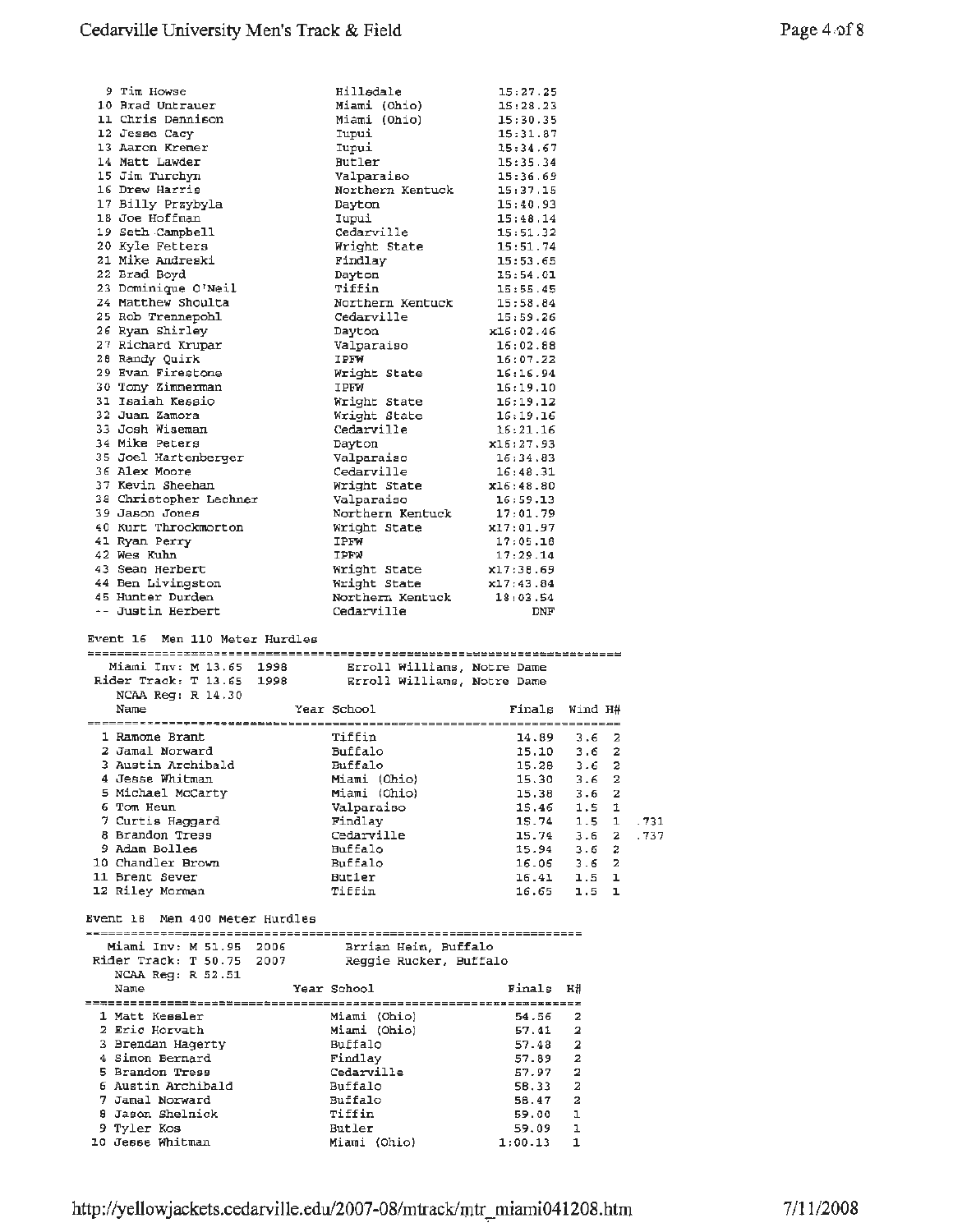| 11 Martenzie Johnson                                                                                                           | Valparaiso              | 1:00.39                | 2                            |
|--------------------------------------------------------------------------------------------------------------------------------|-------------------------|------------------------|------------------------------|
| 12 Nate Schaefer<br>13 Dave Hebert                                                                                             | Butler<br>Hillsdale     | 1:00.89<br>$1:01.14$ 1 | 1                            |
| 14 Dan Snyder                                                                                                                  | Tiffin                  | 1:02.93 1              |                              |
|                                                                                                                                |                         |                        |                              |
| Event 20 Men 4x100 Meter Relay                                                                                                 |                         |                        |                              |
| Miami Inv: M 40.92 2001 . Western Michigan                                                                                     |                         |                        |                              |
| Rider Track: T 39.90 1990 , Ball State                                                                                         |                         |                        |                              |
| NCAA Reg: R 40.66                                                                                                              |                         |                        |                              |
| School                                                                                                                         |                         | Finals                 |                              |
|                                                                                                                                |                         |                        |                              |
| 1 Buffalo 'A'                                                                                                                  |                         | 41.61                  |                              |
| 2 Miami (Ohio) 'A'<br>3 Tiffin 'A'                                                                                             |                         | 42.09                  |                              |
| 4 Findlay 'A'                                                                                                                  |                         | 44.05<br>44.25         |                              |
| 5 Butler 'A'                                                                                                                   |                         | 45.37                  |                              |
| 6 Valparaiso 'A'                                                                                                               |                         | 45.44                  |                              |
| Event 22 Men 4x400 Meter Relay                                                                                                 |                         |                        |                              |
|                                                                                                                                |                         |                        |                              |
| Miami Inv: M 3:11.79 1998 . Miami University<br>Rider Track: T 3:09.13 2001 , Western Michigan                                 |                         |                        |                              |
| NCAA Reg: R 3:10.00                                                                                                            |                         |                        |                              |
| School                                                                                                                         |                         | Finals H#              |                              |
|                                                                                                                                |                         |                        |                              |
| 1 Miami (Ohio) 'A'                                                                                                             |                         | 3:23.74                | 2                            |
| 2 Cedarville 'A'<br>3 Hillsdale 'A'                                                                                            |                         | 3:27.80                | 2                            |
| 4 Miami (Ohio) 'B'                                                                                                             |                         | 3:30.63<br>x3:31.31    | $\overline{\mathbf{2}}$<br>1 |
| 5 Tiffin 'A'                                                                                                                   |                         | 3:33.33                | 2                            |
| 6 Buffalo 'A'                                                                                                                  |                         | 3:33.63                | 2                            |
| 7 Buffalo 'B'                                                                                                                  |                         | x3:37.20               | 1                            |
| 8 Valparaiso 'A'                                                                                                               |                         | 3:40.70                | 2                            |
| 9 Hillsdale 'B'<br>10 Butler 'A'                                                                                               |                         | x3:40.95               | 1                            |
| 11 Northern Kentucky 'A'                                                                                                       |                         | 3:41.55                | z                            |
|                                                                                                                                |                         | 3:49.92                | $\overline{\mathbf{2}}$      |
|                                                                                                                                |                         |                        |                              |
| Event 24 Men High Jump                                                                                                         |                         |                        |                              |
|                                                                                                                                |                         |                        |                              |
| Miami Inv: M 7-03 2002                                                                                                         |                         |                        |                              |
| Miami Inv: M 7-03 2002 Ryan Fitzpatric, Purdue<br>Rider Track: T 7-04.75 1996 Henry Patterson, Toledo<br>$NCAA$ Reg: R $2.10m$ |                         |                        |                              |
| Name                                                                                                                           | Year School             | Finals                 |                              |
|                                                                                                                                |                         |                        |                              |
| 1 Travis Brumm                                                                                                                 | Miami (Ohio)            |                        | $2.00m$ 6-06.75              |
| 2 Andrew Dodson                                                                                                                | Hillsdale               |                        | $1.95m$ 6-04.75              |
| 3 Peter Bligh<br>4 Riley Morman                                                                                                | Buffalo<br>Tiffin       | 1.90m<br>1.85m         | $6 - 02.75$                  |
| -- Eric Baker                                                                                                                  | Buffalo                 | <b>NH</b>              | $6 - 00.75$                  |
| -- Matthew Gerton                                                                                                              | Cedarville              | NH                     |                              |
| -- Adam Bolles                                                                                                                 | Buffalo                 | NH                     |                              |
| -- Aaron Cummins                                                                                                               | Butler                  | ΝH                     |                              |
| -- Matthew Rippl                                                                                                               | Wright State            | ΝH                     |                              |
| -- Mike Conley                                                                                                                 | Wright State            | NH                     |                              |
| Event 26 Men Pole Vault                                                                                                        |                         |                        |                              |
| Miami Inv: M 17-06.50 2005                                                                                                     | Chris Smith, Cincinnati |                        |                              |
| Rider Track: T 17-06.50 2005                                                                                                   | Chris Smith, Cincinnati |                        |                              |
| NCAA $Reg: R = 5.05m$                                                                                                          |                         |                        |                              |
| Name                                                                                                                           | Year School             | Finals                 |                              |
| 1 Jake Kuhner                                                                                                                  | Miami (Ohio)            | 4.75m                  |                              |
| 2 Chris Skaggs                                                                                                                 | Miami (Ohio)            | 4.60m                  | $15 - 07.00$<br>$15 - 01.00$ |
| 3 Matt Rudin                                                                                                                   | Miami (Ohio)            | 4.45m                  | $14 - 07.25$                 |
| 3 Alex Boiwka                                                                                                                  | Miami (Ohio)            | 4.45m                  | $14 - 07.25$                 |
| 5 Ryan McKibben                                                                                                                | Findlay                 | 4.45m                  | $14 - 07.25$                 |
| 6 Philip Lohrman                                                                                                               | Valparaiso              | 4.30 <sub>m</sub>      | $14 - 01.25$                 |
| 7 Sean Becker                                                                                                                  | Buffalo                 | 4.30m                  | 14-01.25                     |
| 8 Brett Rieke<br>9 Alex Boyd                                                                                                   | Tiffin                  | 4.30 <sub>m</sub>      | $14 - 01.25$                 |
| 10 Caleb Meyer                                                                                                                 | Tiffin<br>Valparaiso    | 4.15m                  | 13-07.25                     |
| 11 Cody Horn                                                                                                                   | Findlay                 | 4.00m<br>3.85m         | 13-01.50<br>$12 - 07.50$     |
| -- Matt Kral<br>-- Tyler Breault                                                                                               | Butler<br>Hillsdale     | NH                     |                              |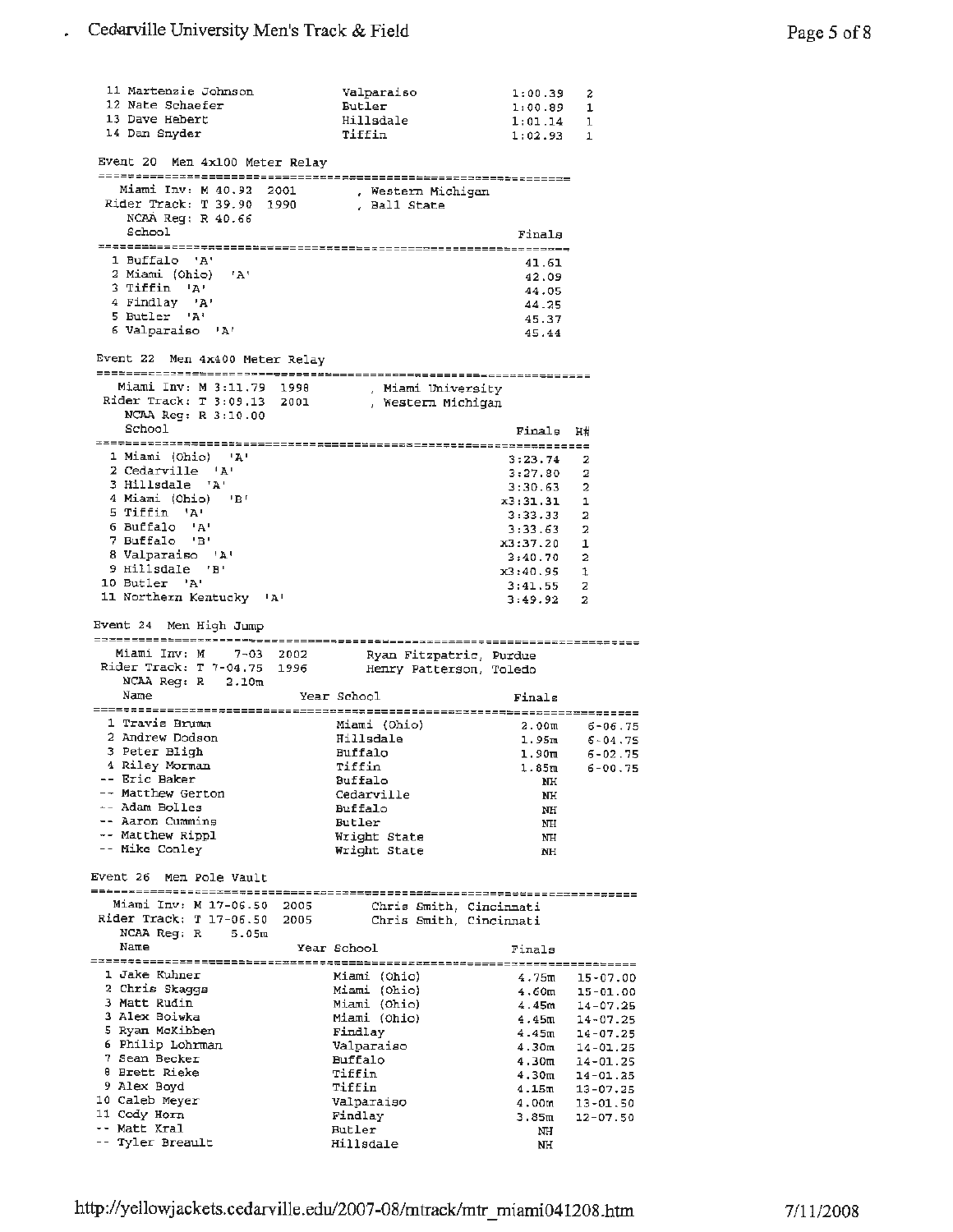| -- Luke VanHorn                                          | Tiffin                     | NH                |     |                    |
|----------------------------------------------------------|----------------------------|-------------------|-----|--------------------|
| -- Keith Reiter<br>-- Eli Nichols                        | Tiffin<br>Tiffin           | NH<br>NH          |     |                    |
|                                                          |                            |                   |     |                    |
| Event 28 Men Long Jump                                   |                            |                   |     |                    |
|                                                          |                            |                   |     |                    |
| Miami Inv: M 24-03.75 2006                               | Roy Richards, Buffalo      |                   |     |                    |
| Rider Track: T 26-03.25 1986                             | Scott Sanders, Ball State  |                   |     |                    |
| NCAA $\text{Re}q: R = 7.34m$                             |                            |                   |     |                    |
| Name                                                     | Year School                | Finals Wind       |     |                    |
| I Josh Rees                                              | Miami (Ohio)               | 7.14m             |     | $2.1$ $23-05.25$   |
| 2 Kevin Dwyer                                            | Miami (Ohio)               | 7.08m             |     | $4.7$ $23-02.75$   |
| 3 Loic Sebuharara                                        | Buffalo                    | 5.84 m            |     | $1.4$ $22 - 05.25$ |
| 4 Eugene Kennedy                                         | Buffalo                    | 6.58m             |     | $1.7$ $21-07.25$   |
| 5 Jared Krout                                            | Hillsdale                  | 6.48m             | 1.1 | $21 - 03.25$       |
| 6 Michael McCarty                                        | Miami (Ohio)               | 6.44 m            |     | $1.9$ $21 - 01.50$ |
| 7 Jarrett Mickens                                        | Valparaiso                 | 6.38m             | 1.4 | $20 - 11.25$       |
| 8 Greg Losi                                              | Buffalo                    | 6.17m             |     | $1.1$ 20-03.00     |
| 9 Chandler Brown                                         | Buffalo                    | 6.17m             |     | $1.4$ 20-03.00     |
| 10 Scott Freeman                                         | Rio Grande                 | 6.14m             |     | $2.4$ $20-01.75$   |
| 11 Tom Heun                                              | Valparaiso                 | 6.05m             |     | $0.9$ 19-10.25     |
| 12 Stephen Gruenberg                                     | Cedarville                 | 5.95m             |     | $1.3$ 19-06.25     |
| 13 Mike Conley                                           | Wright State               | 5.88m             |     | $1.5$ 19-03.50     |
| 14 Travis Smith                                          | Cedarville                 | 5.56m             |     | $2.7$ 18-03.00     |
| 15 Matthew Gerton                                        | Cedarville                 | 5.44 <sub>m</sub> |     | $1.2$ 17-10.25     |
| 16 Jeremy Baker                                          | Northern Kentuck           | 5.05m             |     | $2.1$ 16-07.00     |
| 17 Paul D'Amore                                          | Tiffin                     | 4.40m             | 1.6 | $14 - 05.25$       |
|                                                          |                            |                   |     |                    |
| Event 30 Men Triple Jump                                 |                            |                   |     |                    |
| Miami Inv: M 51-11 1998 Samuel Okantey, Central Michigan |                            |                   |     |                    |
| Rider Track: T 52-10 1990 Scott Sanders, Ball State      |                            |                   |     |                    |
| $NCAA$ Reg: $R$ 15.00m                                   |                            |                   |     |                    |
| Name                                                     | Year School                | Finals Wind       |     |                    |
|                                                          |                            |                   |     |                    |
| 1 Loic Sebuharara                                        | <b>Buffalo</b>             | 14.04m            |     | $1.8$ 46-00.75     |
| 2 Chandler Brown                                         | Buffalo                    | 13.49m            |     | $1.1$ $44-03.25$   |
| 3 Matt Losi                                              | Miami (Ohio)               | 13.05m            |     | $1.5$ $42-09.75$   |
| 4 Jarrett Mickens                                        | Valparaiso                 | 13.04m            |     | $1.2$ 42-09.50     |
| 5 Josh Rees                                              | Miami (Ohio)               | 12.68m            |     | $1.6$ $41-07.25$   |
| 6 Travis Smith                                           | Cedarville                 | 12.43m            |     | $2.7$ $40-09.50$   |
| 7 Scott Freeman                                          | Rio Grande                 | 11.99m            |     | $3.6$ $39-04.00$   |
| 8 Steve Schubert                                         | Valparaiso                 | 11.81m            | 2.8 | $38 - 09.00$       |
|                                                          |                            |                   |     |                    |
| Men Discus Throw<br>Event $32$                           |                            |                   |     |                    |
|                                                          |                            |                   |     |                    |
| Miami Inv: M 191-02<br>1999                              | James Dennis, Louisville   |                   |     |                    |
| Rider Track: T 192-08<br>1987                            | Scott Eriksson, Unattached |                   |     |                    |
| NCAA Reg: R 51.70m<br>Name                               | Year School                | Finals            |     |                    |
|                                                          |                            |                   |     |                    |
| 1 Alex Stamatakis                                        | Buffalo                    | 48.30m            |     | 158-05             |
| 2 Steve Bartholomew                                      | Valparaiso                 | 47.52m            |     | $155 - 11$         |
| 3 Raymond Robinson                                       | Tiffin                     | 46.73m            |     | $153 - 04$         |
| 4 James Eric                                             | Findlay                    | 46.70m            |     | $153 - 02$         |
| 5 Dan Beach                                              | Miami (Ohio)               | 45.38m            |     | 148-11             |
| 6 Kyle George                                            | Rio Grande                 | 45.18m            |     | $148 - 03$         |
| 7 John Gausmann                                          | Miami (Ohio)               | 44.40m            |     | $145 - 08$         |
| 8 Curtis Hoag                                            | Findlay                    | 43.85m            |     | $143 - 10$         |
| 9 Steven Maciejewski                                     | Buffalo                    | 42.74m            |     | $140 - 03$         |
| 10 Nathaniel Kurtz                                       | Findlay                    | 42.61m            |     | 139-09             |
| 11 Matthew Gac                                           | Buffalo                    | 42.28m            |     | 138-08             |
| 12 Neil Henning                                          | Cedarville                 | 41.32m            |     | 135-07             |
| 13 Erik Lindamood                                        | Valparaiso                 | 39.88m            |     | 130-10             |
| 14 Adam Ruiz                                             | Miami (Ohio)               | 38.91m            |     | 127-08             |
| 15 Cameron Lewis                                         | Tiffin                     | 38.90m            |     | 127-07             |
| 16 Christopher Stohs                                     | Valparaiso                 | 38.36m            |     | 125-10             |
| 17 James Fielden                                         | Tiffin                     | 37.63m            |     | 123-05             |
| 18 Aaron Falk                                            | Hillsdale                  | 36.92m            |     | 121-01             |
| 19 John Havrilla                                         | Tiffin                     | 36.33m            |     | 119-02             |
| 20 Jason Stomps<br>21 Nathan Harter                      | Hillsdale<br>Butler        | 34.91m            |     | 114-06             |
| 22 Michael McCarty                                       | Miami (Ohio)               | 34.72m<br>29.15m  |     | 113-11<br>95-08    |
| 23 Nick Babbit                                           | Valparaiso                 | 23.28m            |     | 76-04              |
| -- Carleton McGrady                                      | Findlay                    | FOUL              |     |                    |
|                                                          |                            |                   |     |                    |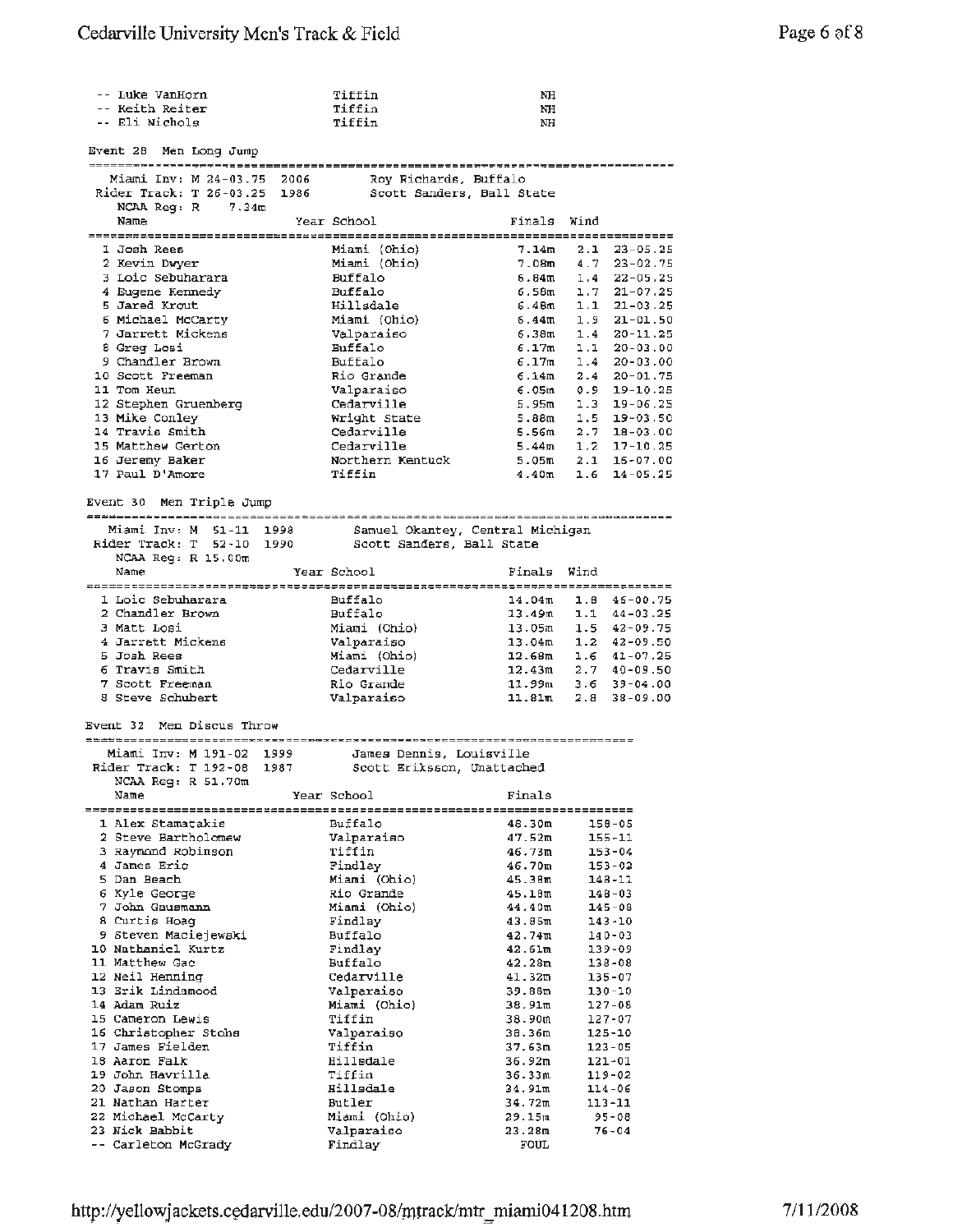| -- Justin Dailey<br>-- Kurt Weil                        |      | Hillsdale<br>Hillsdale    | FOUL<br>FOUL                                 |
|---------------------------------------------------------|------|---------------------------|----------------------------------------------|
| Event 34<br>Men Hammer Throw                            |      |                           |                                              |
|                                                         |      |                           |                                              |
| Miami Inv: M 204-03 2005<br>Rider Track: T 241-04       | 1990 |                           | Jaroslaw Zakrzewski, Kent State              |
| NCAA Reg: R 56.80m                                      |      | Jud Logan, Unattached     |                                              |
| Name                                                    |      | Year School               | Finals                                       |
|                                                         |      |                           |                                              |
| 1 Dan Beach                                             |      | Miami (Ohio)              | 59.16mR<br>$194 - 01$                        |
| 2 Aaron Falk                                            |      | Hillsdale                 | 57.04mR<br>187-02                            |
| 3 James Eric                                            |      | Findlay                   | 56.90mR<br>$186 - 08$                        |
| 4 Steve Bartholomew                                     |      | Valparaiso                | 56.52 <sub>m</sub><br>$185 - 05$             |
| 5 Jason Stomps                                          |      | Hillsdale                 | 53.77m<br>$176 - 05$                         |
| 6 Matthew Gac                                           |      | Buffalo                   | 53.24m<br>174-08                             |
| 7 Neil Henning                                          |      | Cedarville<br>Hillsdale   | 52.74m<br>$173 - 00$                         |
| 8 Justin Dailey<br>9 Curtis Hoag                        |      | Findlay                   | 51.08m<br>$167 - 07$<br>47.67m<br>$156 - 05$ |
| 10 Christian Maat                                       |      | Cedarville                | 45.96 <sup>π</sup><br>150-09                 |
| 11 Kurt Weil                                            |      | Hillsdale                 | 45.20m<br>148-03                             |
| 12 Erik Lindamood                                       |      | Valparaiso                | 43.35m<br>$142 - 03$                         |
| 13 Brant Finney                                         |      | Findlay                   | 42.99m<br>$141 - 00$                         |
| 14 Christopher Stohs                                    |      | Valparaiso                | 42.83m<br>140-06                             |
| 15 Carleton McGrady                                     |      | Findlay                   | 41.29m<br>$135 - 05$                         |
| 16 John Havrilla                                        |      | Tiffin                    | 41.10m<br>$134 - 10$                         |
| 17 Raymond Robinson                                     |      | Tiffin                    | 39.96m<br>131-01                             |
| 18 Kyle George                                          |      | Rio Grande                | 37.55m<br>123-02                             |
| 19 John Gausmann                                        |      | Miami (Ohio)              | 36.49m<br>$119 - 09$                         |
| 20 Nick Babbit<br>-- Cameron Lewis                      |      | Valparaiso                | 33.83m<br>111-00                             |
| -- Donnie Graber                                        |      | Tiffin<br>Tiffin          | FOUL                                         |
|                                                         |      |                           | FOUL                                         |
| Event 36 Men Javelin Throw                              |      |                           |                                              |
| Miami Inv: M 205-01 2002                                |      | Joe Swiderski, Louiaville |                                              |
| Rider Track: T 225-08                                   | 1987 |                           | Scot Moon, Miami University                  |
| $NCAA$ $Req: R 61.60m$                                  |      |                           |                                              |
| Name                                                    |      | Year School               | Finals                                       |
|                                                         |      |                           |                                              |
| 1 Kevin Dwyer                                           |      | Miami (Ohio)              | 55.81m<br>$183 - 01$                         |
| 2 P.J. Godios                                           |      | Buffalo                   | 55.09m<br>$180 - 09$                         |
| 3 Jake Kuhner                                           |      | Miami (Ohio)              | 54.16m<br>177-08                             |
| 4 Mitch Reynolde                                        |      | Miami (Ohio)              | 47.13m<br>$154 - 07$                         |
| 5 Chris Skaggs<br>6 Steven Maciejewski                  |      | Miami (Ohio)              | 46.75m<br>$153 - 04$                         |
| 7 Donnie Graber                                         |      | Buffalo<br>Tiffin         | 46.10m<br>$151 - 03$<br>44.12m<br>$144 - 09$ |
| 8 Dan Snyder                                            |      | Tiffin                    | 44.10m<br>144-08                             |
| 9 Jason Stomps                                          |      | Hillsdale                 | 43.70m<br>143-04                             |
| 10 Jordan Molstre                                       |      | Cedarville                | 43.64m<br>$143 - 02$                         |
| 11 Blake Knoblock                                       |      | Hillsdale                 | 43.51m<br>$142 - 09$                         |
| 12 Curtis Hoag                                          |      | Findlay                   | 42.24 <sub>π</sub><br>138-07                 |
| 13 Nathan Harter                                        |      | Butler                    | 41.91m<br>$137 - 06$                         |
| 14 Robert Solan                                         |      | Buffalo                   | 39.70m<br>$130 - 03$                         |
| 15 Philip Lohrman                                       |      | Valparaiso                | 39.15m<br>$128 - 05$                         |
| 16 Michael Blinn                                        |      | Findlay                   | 36.32ա<br>125-09                             |
| 17 Nick Seuch                                           |      | Wright State              | 37.83m<br>$124 - 01$                         |
| 18 Dustin Lawrence                                      |      | Valparaiso                | 36.73 <sub>π</sub><br>$120 - 06$             |
| 19 Mike Morgan<br>20 Mike Conley                        |      | Butler<br>Wright State    | 36.72m<br>$120 - 06$<br>35.90m               |
| 21 Matt Saam                                            |      | Tiffin                    | 117-09<br>29.72m<br>$97 - 06$                |
|                                                         |      |                           |                                              |
| Event 38 Men Shot Put                                   |      |                           |                                              |
|                                                         |      |                           |                                              |
|                                                         |      |                           | Mike Fleisch, Notre Dame                     |
| Miami Inv: M 57-08.50 1997<br>Rider Track: T $61-04.75$ |      |                           |                                              |
| NCAA Reg: R 16.80m                                      |      | Pat Reid, Tennessee       |                                              |
| Name                                                    |      | Year School               | Finals                                       |
|                                                         |      |                           |                                              |
| 1 Alex Stamatakis                                       |      | Buffalo                   | 15.35m<br>$50 - 04.50$                       |
| 2 Adam Ruiz                                             |      | Miami (Ohio)              | $15.29m$ $50-02.00$                          |
| 3 Carleton McGrady                                      |      | Findlay                   | $15.05m$ $49-04.50$                          |
| 4 Nathaniel Kurtz                                       |      | Findlay                   | $14.79m$ $48-06.25$                          |
| 6 Dan Beach                                             |      | Miami (Ohio)              | $14.61m$ $47-11.25$                          |
| 6 Curtis Hoag<br>7 Neil Henning                         |      | Findlay<br>Cedarville     | $J14.61m$ $47-11.25$<br>$14.32m$ $46-11.75$  |